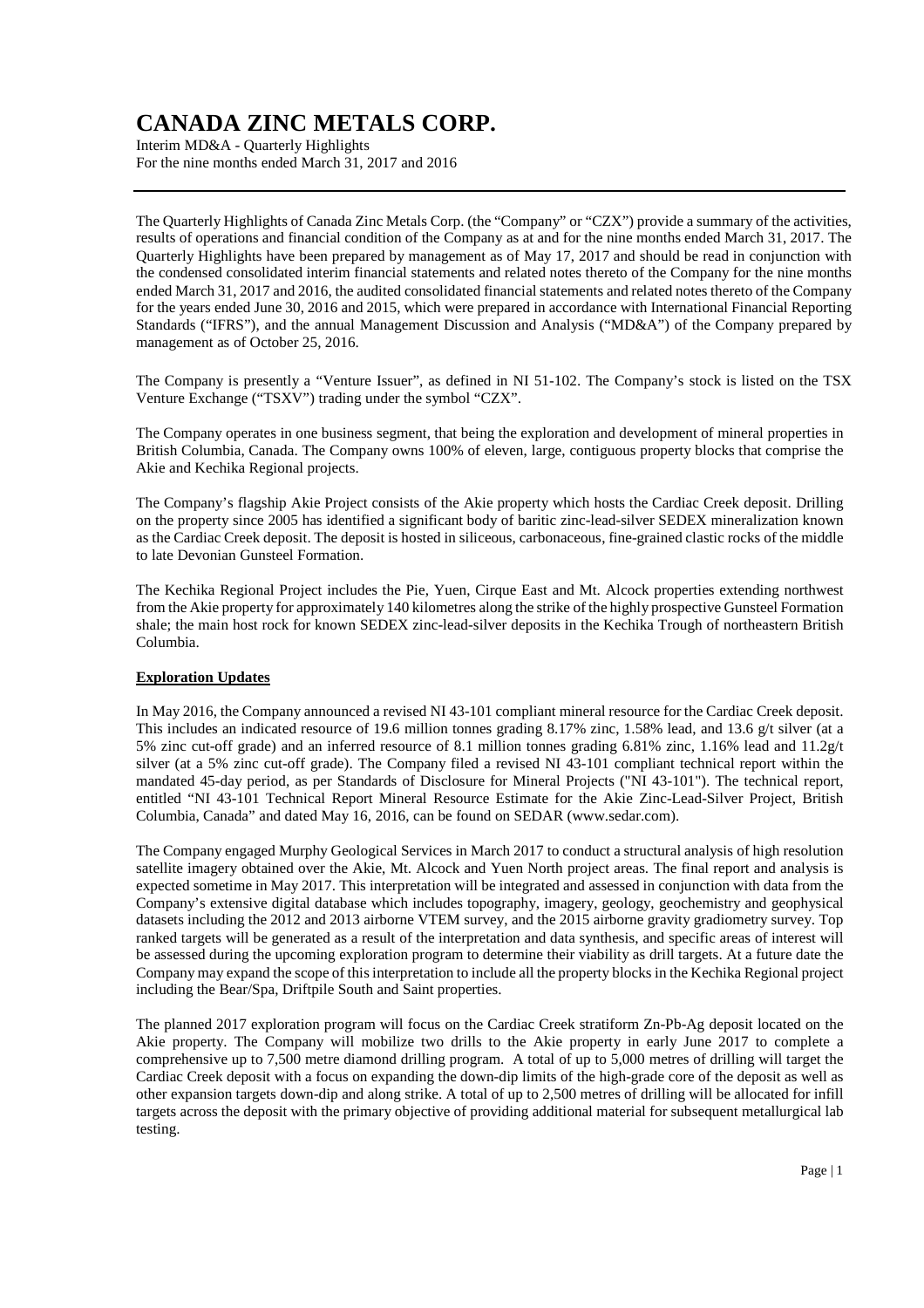Interim MD&A - Quarterly Highlights For the nine months ended March 31, 2017 and 2016

Additional exploration drill targets across the Akie property will be considered and may include: the North Lead Zone where previous drilling intersected extensive intervals of bedded pyrite mineralisation that were highly anomalous in zinc and a discrete massive sulphide lens; the South Zinc Anomaly which is defined by a large (~2 kilometre long by 500 metre wide) zinc-in-soil anomaly; and the Sitka Showing, located on the eastern edge of the Akie property, which is characterized by a thick barite sequence hosting disseminated coarse grained galena and sphalerite. The diamond drill program is expected to continue through to the end of September.

The Company has engaged Canadian Helicopters Ltd. of Edmonton, Alberta, to provide helicopter services for the duration of the exploration program. Canadian Helicopters Ltd. has bases located throughout the interior of British Columbia and is strategically located to support the program. Canadian Helicopters recently provided similar services to Teck at its adjacent Cirque Project and are familiar with the local terrain and expected weather conditions.

The Company has also engaged Western Exploration Drilling Ltd. of Kamloops, British Columbia to once again provide drilling services to the project. Western Exploration Drilling Ltd. has provided drilling services to the Akie project over the course of four exploration seasons since 2011 and has been instrumental in allowing the Company to effectively and efficiently define the Cardiac Creek deposit. In addition to the drilling and helicopter companies the Company is currently finalizing arrangements with several other key service providers for drill pad construction and geological field support.

### **Pie Option Properties**

The Pie, Yuen and Cirque East properties (known as the "Pie Option properties") are the subject of an option agreement (the "Option Agreement") concluded on September 9, 2013 with Teck Resources Limited ("Teck") and its JV partner, Korea Zinc Co., Ltd. ("Korea Zinc"). The Option Agreement would see Teck and Korea Zinc spend up to \$8.5 million to acquire up to 70% interest in the Pie Option properties.

Teck and Korea Zinc have spent approximately \$3.04 million in exploration expenditures over the past three field seasons on the Pie Option properties. In accordance with the Option Agreement, Teck must spend an additional \$0.46 million by the end of 2017 to exercise the "First Option" and earn Teck/Korea Zinc an undivided 51% interest in the Pie Option Properties. Upon exercising the First Option, Teck would have an additional option to acquire a further 19% interest in the properties for a total interest of 70%, by incurring an additional \$5.0 million in exploration expenditures on or before December 31, 2019.

Teck and Korea Zinc have spent approximately \$1.66 million for the recently completed 2016 exploration program on the Pie Option properties. Field work included mapping, prospecting, soil sampling and ground geophysics which continued to advance and refine ranked drill targets across the three option properties. One drill hole was completed late in the season and encountered favorable Gunsteel shale stratigraphy approximately one kilometre west of previous historical drilling on the Pie Main prospect. The exploration program was based out of Teck's Cirque exploration camp located approximately 20 kilometres northwest of the Company's flagship Akie property.

Additional results from the Pie Option exploration program include:

- 21 geological/prospecting traverses covering key high-priority target areas on the Pie, Cirque East and Yuen properties.
- Geological mapping and prospecting identified new mineralisation located on the Cirque East property and associated rock and chip sampling characterized the lithogeochemistry of key rock units (114 whole-rock lithogeochemistry samples; 642 pXRF samples).
- The collection of 733 soil samples (including QA/QC samples) at three priority target areas confirmed the historical metal association of Zn-Pb+/-Ag and identified multi-element anomalies (Pb, Zn, +/-Ag+/-Hg+/-Tl+/-As+/-Mo) of interest.
- Successful execution of 10 ground gravity survey lines over targets at Yuen North, Yuen South, Cirque East, Pie Main and Del North. The results confirmed the validity of several small AGG anomalies.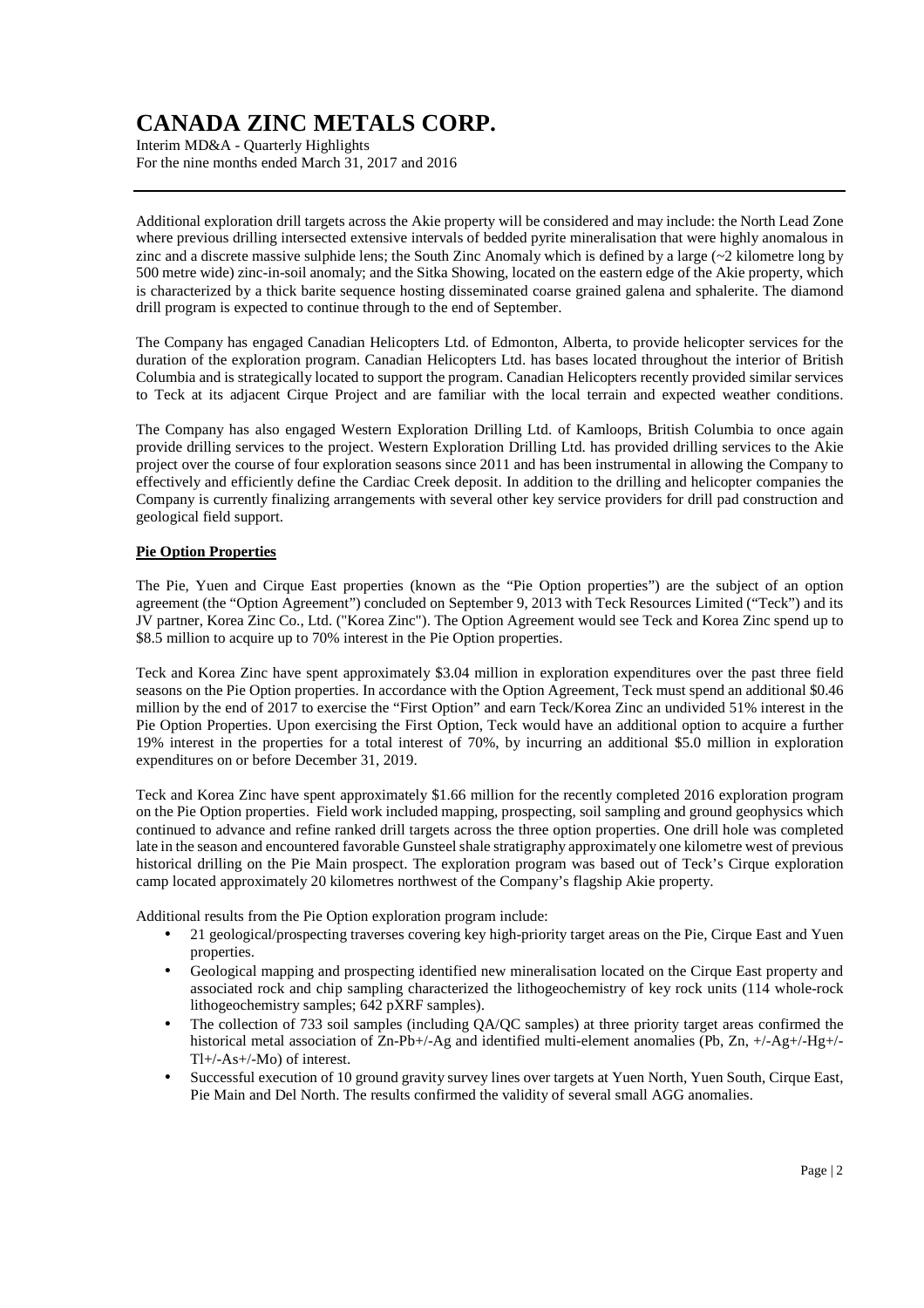Interim MD&A - Quarterly Highlights For the nine months ended March 31, 2017 and 2016

|                                           |               | Akie Property |    | Kechika Regional |    | Total        |  |
|-------------------------------------------|---------------|---------------|----|------------------|----|--------------|--|
| <b>Acquisition Costs:</b>                 |               |               |    |                  |    |              |  |
| Balance, June 30, 2016 and March 31, 2017 | <sup>\$</sup> | 24, 165, 241  | \$ | 336,785          | S  | 24,502,026   |  |
| Deferred exploration costs:               |               |               |    |                  |    |              |  |
| Balance, June 30, 2016                    |               | 40.821.568    |    | 4,631,543        |    | 45, 453, 111 |  |
| Camp equipment, depreciation              |               | 73,837        |    |                  |    | 73,837       |  |
| Camp rental                               |               | 15,000        |    |                  |    | 15,000       |  |
| Engineering review                        |               | 30,258        |    |                  |    | 30,258       |  |
| Geology                                   |               | 31,937        |    | 1,250            |    | 33,187       |  |
| Geophysics                                |               | 2,075         |    | 4,200            |    | 6,275        |  |
| Environmental studies and permit          |               |               |    |                  |    |              |  |
| compliance monitoring                     |               | 15,861        |    |                  |    | 15,861       |  |
| Balance, March 31, 2017                   | \$            | 40,990,536 \$ |    | 4,636,993        | \$ | 45,627,529   |  |
| Total, March 31, 2017                     | \$            | 65, 155, 777  | \$ | 4,973,778        | \$ | 70,129,555   |  |

Summary of exploration expenditures incurred on various properties to March 31, 2017:

### *Exploration Objectives*

Akie Project:

- Continue drill definition program to expand the known extent of the Cardiac Creek deposit; update the current geological and resource model to NI 43-101 standards with all new drill results; conduct metallurgical lab testing on 2017 Cardiac Creek drill core; and endeavor to complete a preliminary economic assessment of the Cardiac Creek deposit by the end of 2017.
- Continue to evaluate outlying coincident geological/geophysical/geochemical targets for drill target definition.
- Complete follow-up assessment of airborne gravity anomalies from the 2015 geophysical survey on Akie.
- Continue to refine the design and costs of the planned underground exploration program. The underground exploration permit remains in good standing until December 2017. The underground exploration program was conceived in order to allow tightly-spaced infill drilling from an underground decline in order to upgrade the current mineral resource to the Indicated and Measured levels of confidence. This would provide sufficient data for a pre-feasibility level of economic assessment of the ore body to be completed and investigate future viability of bulk sampling and mining.
- Continue environmental baseline sampling as required to maintain all related exploration permits in good standing.

### Kechika Regional Project:

- Continue regional synthesis of all historical and modern exploration data to assist with gap analysis and drill target definition.
- Complete follow-up assessment of airborne gravity anomalies from the 2015 geophysical survey on Mt. Alcock and Yuen North.
- Continue to evaluate high priority greenfield targets.
- Refine target selection to identify drill targets.
- Maintain current drill permits in good standing.

Kechika Regional Project (Pie Option Properties):

- Continue to work closely with Teck to review and advise on plans for ongoing exploration on the properties.
- Monitor field exploration results and expenditures and option agreement commitments.
- The next planned phase of exploration on the optioned properties is expected to include continued drill testing of the highest priority targets.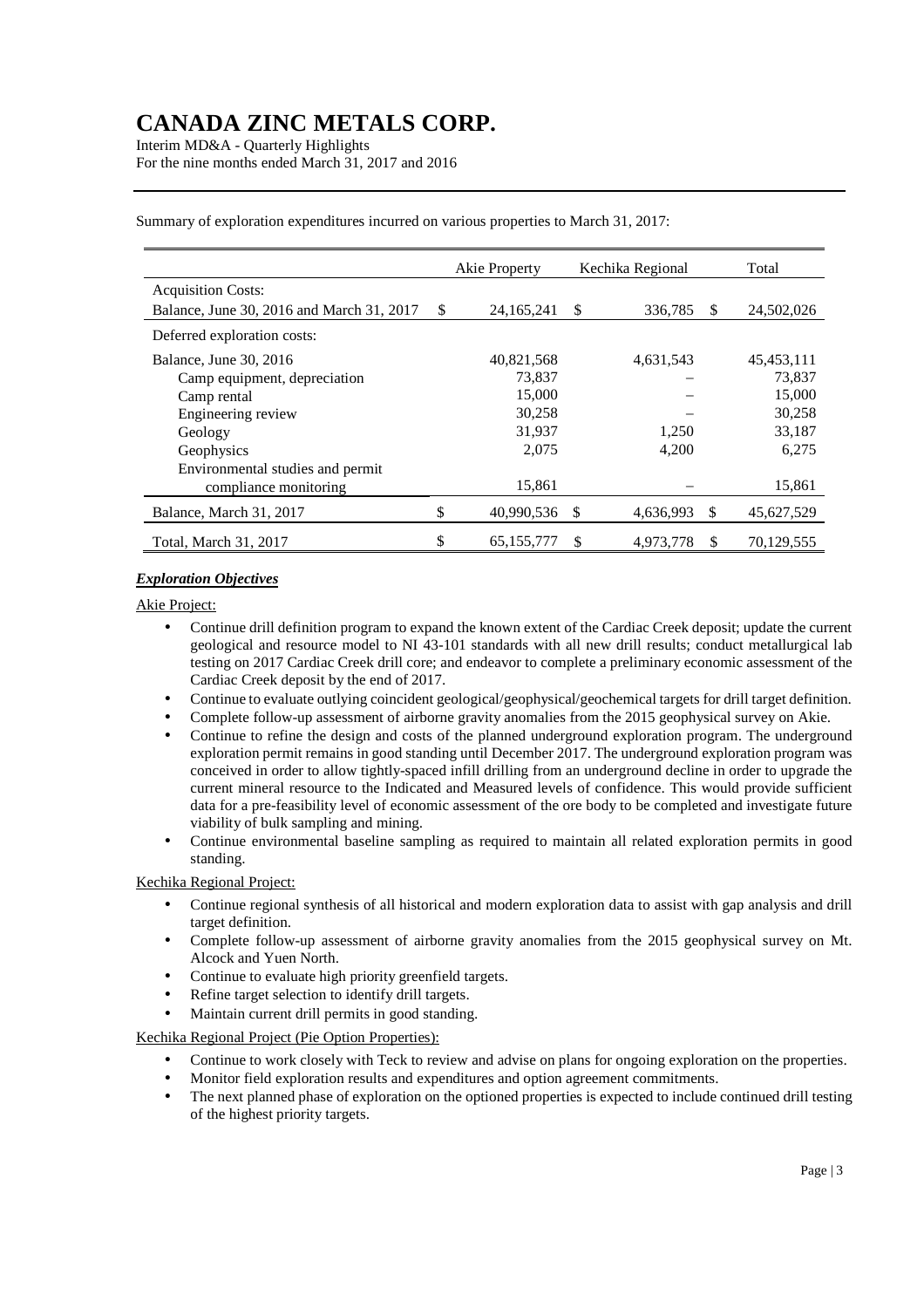Interim MD&A - Quarterly Highlights For the nine months ended March 31, 2017 and 2016

### **Financing Activities**

On December 15, 2015, the Company completed a brokered private placement led by Cormark Securities Inc. on behalf of a syndicate of agents including Echelon Wealth Partners Inc. The Company issued 3,676,000 units of the Company at a price of \$0.40 per unit for gross proceeds of \$1,470,400. Each unit consisted of one common share and one-half share purchase warrant of the Company. Each whole warrant entitles the holder to purchase one additional common share at a price of \$0.55 for a period of 24 months from closing.

Concurrently, the Company completed a non-brokered private placement of 1,787,500 units at a price of \$0.40 per unit for gross proceeds of \$715,000. The units issued under the non-brokered offering have the same terms as the units of the brokered private placement.

On December 15, 2015, the Company also completed a flow-through private placement of 1,173,608 flow-through shares at a price of \$0.52 per share for gross proceeds of \$610,276.

On April 5, 2017, the Company completed another flow-through private placement of 3,415,390 flow-through shares at a price of \$0.44 per share for gross proceeds of \$1,502,772.

The gross proceeds received from the sale of the flow-through shares will be used to incur Canadian Exploration Expenses that are "flow-through mining expenditures" on the Company's Akie and Kechika Regional projects in British Columbia, as required by the flow-through share subscription agreements.

On April 13, 2017, the Company completed a non-brokered private placement of 1,310,857 units at a price of \$0.35 per unit for gross proceeds of \$458,800. Each unit consisted of one common share and one-half share purchase warrant of the Company. Each whole warrant entitles the holder to purchase one additional common share at a price of \$0.50 until April 12, 2019.

The net proceeds from the sale of the units will be also used to fund the exploration and development of the Company's mineral properties in British Columbia and for general corporate and working capital purposes.

Other significant events and transactions for the nine months ended March 31, 2017 and up to the date of this MD&A:

- Miller Thompson LLP. was appointed as legal counsel of the Company effective July 1, 2016. The Company's registered and records office has changed to Suite 1000-840 Howe St., Vancouver, BC V6Z 2M1;
- the Company filed an Annual Information Form ("AIF") for the financial year ended June 30, 2016 on SEDAR (www.sedar.com);
- the Company cancelled and returned to its treasury 215,000 common shares of the Company, of which 198,000 were repurchased prior to June 30, 2016;
- the Company received TSXV approval for its new Normal Course Issuer Bid ("NCIB") application to purchase at market price up to 7,609,971 common shares, being approximately 5% of the Company's issued and outstanding common shares, through the facilities of the TSXV. The bid commenced on August 2, 2016 and will stay open for another 12 months;
- the Company advanced \$100,000 to a private company located in Ontario under a promissory note bearing interest at a rate of 10% per annum maturing on on August 26, 2017;
- the Company granted an aggregate of 2,590,000 share options to directors, officers, employees and consultants of the Company, exercisable at an average price of \$0.43 per share; and
- 45,000 of the previously granted share options were exercised by a former employee of the Company at a price of \$0.23 per share, and 45,000 common shares were issued for total proceeds of \$10,350.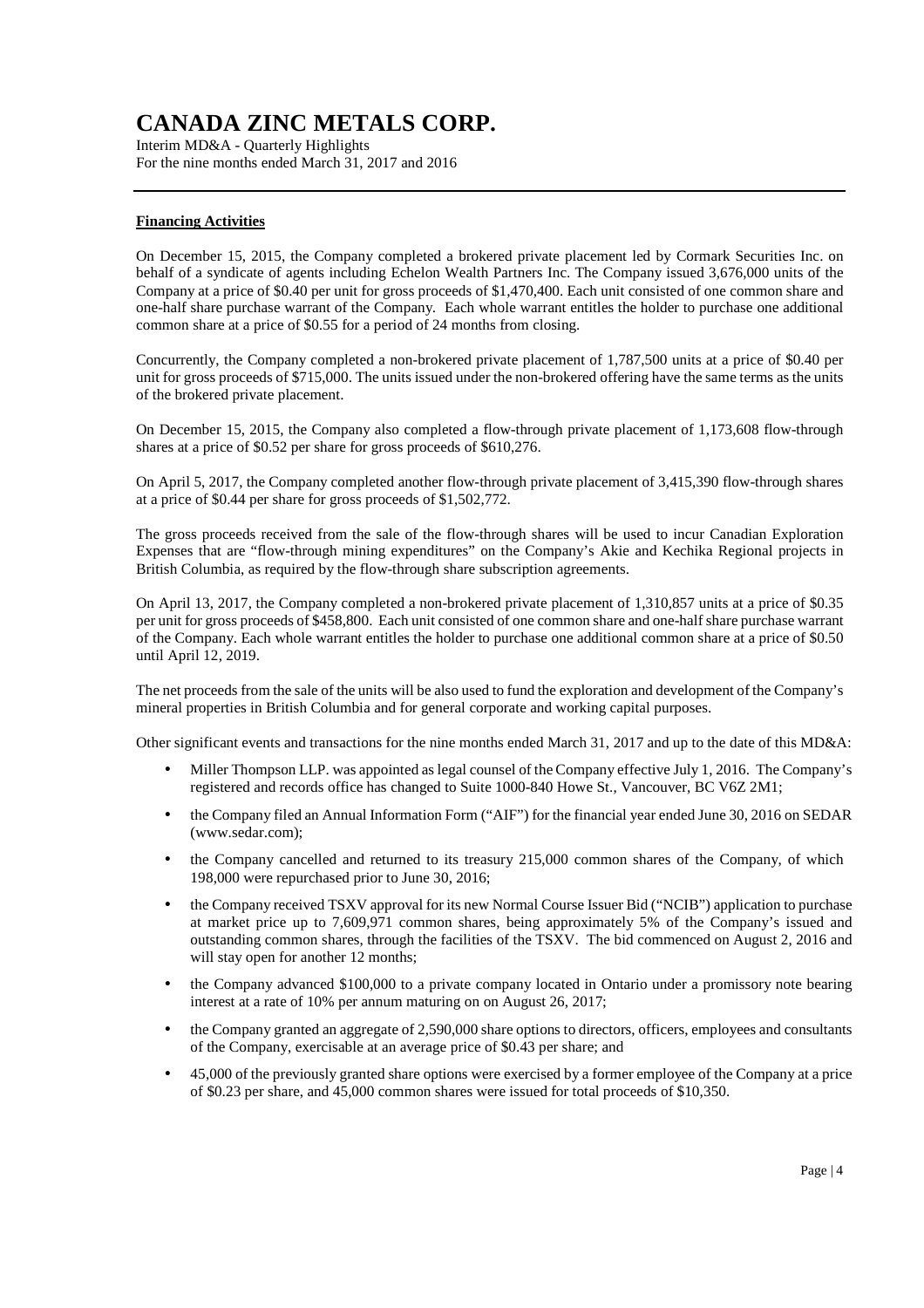Interim MD&A - Quarterly Highlights For the nine months ended March 31, 2017 and 2016

### **Results of Operations**

### **Nine Months Ended March 31, 2017 and 2016**

During the nine months ended March 31, 2017, the Company reported a net loss before comprehensive loss of \$2,147,356 or \$0.014 per share compared to a net loss before comprehensive loss of \$2,524,886 or \$0.017 per share during the same period last year, a decrease in net loss of \$377,530. Total general and administration expenses increased by \$1,129,958 over the comparative periods primarily due to higher share-based compensation, marketing expenses and consulting fees incurred in the current fiscal period. The higher net loss recorded during the nine months ended March 31, 2016 was primarily a result of a write-off of marketable securities of \$1,071,485 and loss on sale of marketable securities of \$578,629.

The Company's consolidated net loss for the nine months ended March 31, 2017 not factoring in non-cash transactions of share-based compensation expense, depreciation of office equipment and leasehold improvements, loss on sale of marketable securities, write-offs and deferred income tax recovery of flow-through liabilities, was \$1,570,982 (2016 - \$995,613), representing an increase of \$575,369.

#### *Interest income and other items*

The Company receives interest on its main treasury account and GIC investments. Interest income in the comparative periods decreased by \$5,901 due to lower average balances of deposits and investments.

During the nine months ended March 31, 2016, the Company:

- recognized a loss of \$578,629 on sale of marketable securities for total proceeds of \$4,105. The loss included a reclassification of accumulated previously unrealized losses of \$569,834 from Accumulated Other Comprehensive Losses account ("AOCL") to Deficit;
- wrote-off holdings in one of its investments with original cost of \$1,071,485. The write-off included a reclassification of accumulated previously recorded unrealized losses of \$1,047,765 from AOCL to Deficit; and
- recognized a deferred tax recovery of \$136,725 as a result of amortization of the flow-through premium liabilities recorded in connection to the October 2014 financing after incurring the required qualifying exploration expenditures of \$1,618,821 in fiscal 2015.

There were no similar transactions recorded during the nine months ended March 31, 2017.

#### *General and Administration Expenses*

The following transactions contributed to the increase in operating expenses by \$1,129,958 during the nine months ended March 31, 2017 as compared to the same period of the previous fiscal year:

- Payment of bonuses in the amount \$89,198 (2016 \$11,900) to a company with common directors and officers;
- Consulting fees increased by \$244,062 as a result of financial advisory services retained during the period. In addition, \$79,062 (2016 - \$55,625) was allocated to this expense category for geological consulting services provided by the VP of Exploration of the Company.
- Investor relations fees increased by \$39,056 as the Company retained an investor relations service provider for a period of 6 months from August 2016 to February 2017 for a monthly fee of \$5,000. The Company also paid \$10,000 (2016 - \$Nil) for the arrangement of investor meetings in Europe.
- Marketing expenses increased by \$193,439 as a result of advertisement and marketing campaigns conducted to increase investor interest in the Company.
- Office and miscellaneous expenses increased by \$5,457 due to increases in telephone and internet expenses and printing costs for presentation materials.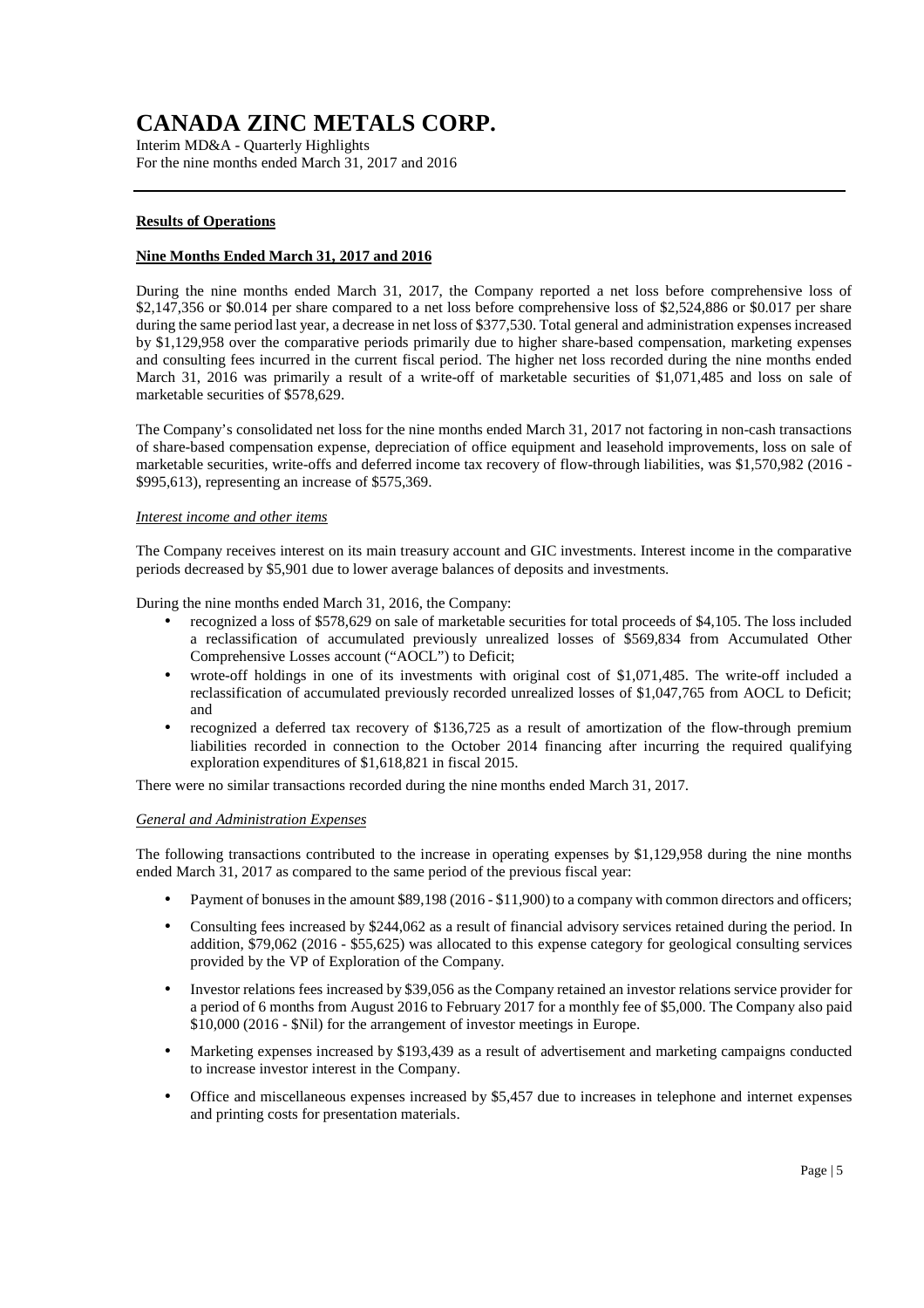Interim MD&A - Quarterly Highlights For the nine months ended March 31, 2017 and 2016

- Professional fees increased by \$13,663 due to legal fees associated with the preparation and filing the Company's AIF.
- Regulatory fees increased by \$5,295 as a result of the AIF-related regulatory filing fees and the increased TSX annual listing maintenance fee for 2017.
- Travel and promotion increased by \$75,215 as a result of an increased number of senior management trips to Toronto, Montreal and Europe for investor presentations.
- Share-based compensation expenses increased by \$562,434 as a result of the new share option grants. During the nine months ended March 31, 2017, the Company granted an aggregate of 2,590,000 share options to directors, officers, employees and various consultants of the Company, of which 2,190,000 options vested immediately. The Company recorded share-based compensation expense of \$573,700 (2016 - \$11,266) for the vested portion of the options granted during the period. Share-based compensation expense recorded in the comparative period of the previous fiscal year was significantly lower as there were no options granted during that period.

There were no significant variations in other operating expenses, and no changes in management, administrative and directors' fees during the comparative periods.

Rent expense decreased by \$11,583 as the Company discontinued a separate rental arrangement for a geologists' office effective August 1, 2016.

Wages and benefits decreased by \$75,532 due to lower salary expenses and health benefits premiums as a result of a reduction in the Company's personnel.

### **Three Months Ended March 31, 2017 and 2016**

During the three months ended March 31, 2017, the Company reported a net loss before comprehensive loss of \$460,557 or \$0.003 per share compared to a net loss before comprehensive loss of \$348,322 or \$0.002 per share during the comparative quarter of the prior fiscal year, an increase in net loss of \$112,235. The increase in loss was primarily a result of increases in marketing, travel and promotion and share-based compensation expenses, partially offset by decreases in rent, office expenses and wages and benefits.

The total general and administration expenses increased by \$117,733 in the comparative quarters largely due to increases in consulting fees of \$9,061, investor relations of \$6,167, marketing expenses of \$76,903, regulatory fees of \$925, share-based compensation of \$35,792, transfer agent fees of \$1,406 and travel and promotion of \$45,901, partially offset by decreases in office and miscellaneous of \$2,663, professional fees of \$625, rent expenses of \$3,712 and wages and benefits of \$51,601.

The Company spent additional funds during the quarter on promotional and marketing activities, financial advisory and investor relations services. The Company's senior management and directors attended PDAC 2017 Mining and Investment Conference in Toronto, where the Company had a corporate booth. The Company's senior management also traveled to Europe in March 2017 for corporate presentations and meetings with investors.

### **Liquidity and Capital Resources**

The Company's working capital position remains strong with cash of \$3,103,762 and GIC investments with a fair value of \$4,032,259 as at March 31, 2017. In April 2017, the Company completed two financings raising gross proceeds of \$1,961,572, of which \$1,502,772 is committed to flow-through agreements with investors. Management believes that the Company has sufficient funds to meet its current obligations as they become due and to fund its exploration projects and administrative overhead for the next twelve months.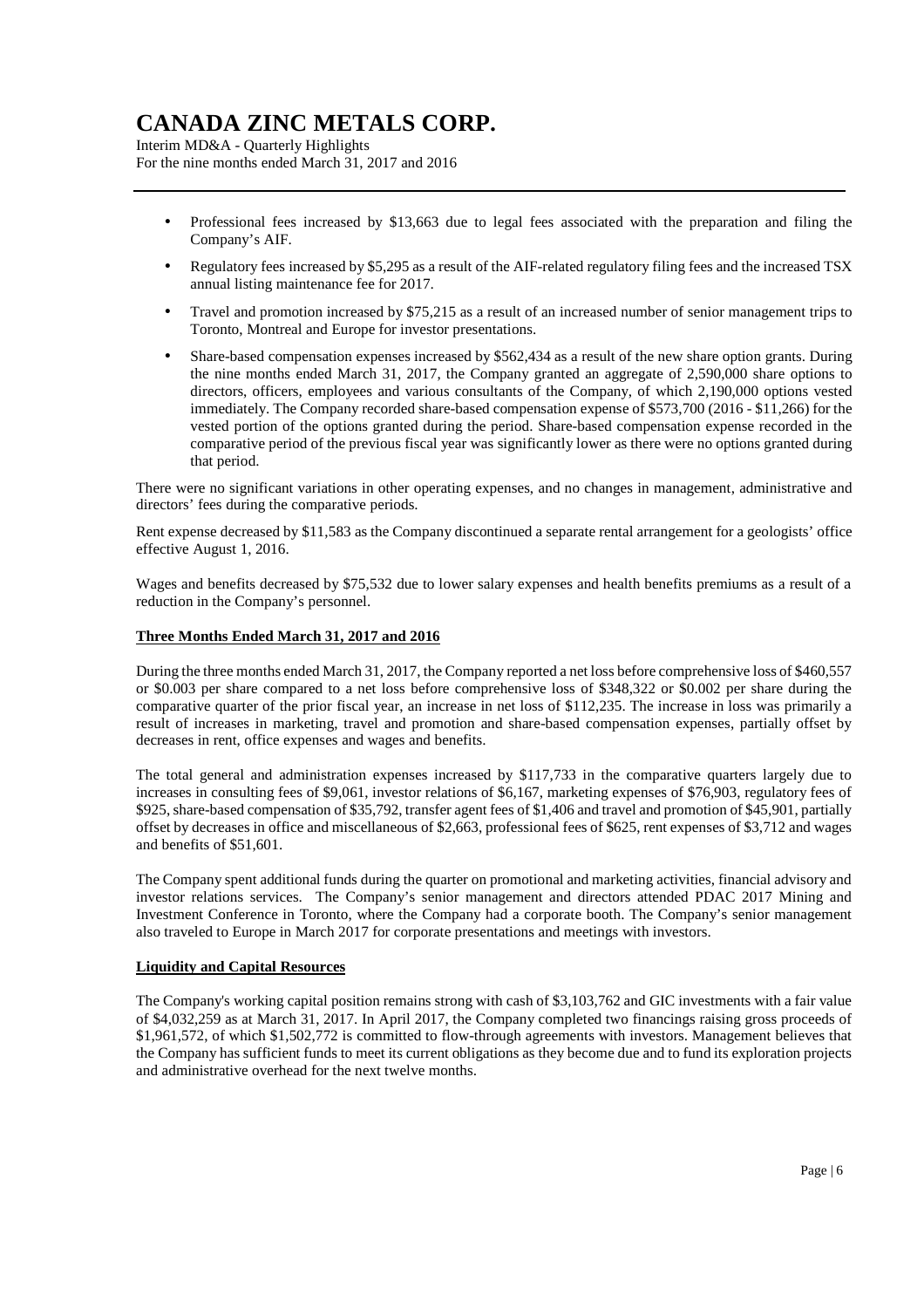Interim MD&A - Quarterly Highlights For the nine months ended March 31, 2017 and 2016

At March 31, 2017, the Company reported working capital of \$7,404,203 compared to working capital of \$6,589,784 at June 30, 2016, representing an increase in working capital of \$814,419. The increase in working capital was primarily a result of proceeds from the private placements completed in December 2016.

During the nine months ended March 31, 2017, the Company used \$1,793,379 of its cash in operating activities compared to \$1,058,329 in the comparative period of the previous year. The main cause of this change was higher consulting, marketing and travel and promotion expenses during the period.

During the nine months ended March 31, 2017, net cash used in investing activities was \$158,087 compared to \$3,137,204 in the comparative period of the previous year. The exploration expenditures during the period were \$123,449 compared to \$2,039,468 last fiscal year. In addition, \$38,334 (2016 - \$110,964) was used for the purchase of marketable securities and \$100,000 (2016 - \$Nil) was advanced under a promissory note. The Company received interest of \$30,247 on the maturity of its GIC investment (2016 – net out-flow of \$975,988) and a refund of its exploration deposit of \$75,000 (2016 - \$Nil) from the camp service provider. The Company also purchased office equipment for \$1,551 compared to \$34,213 spent on camp fixtures during the comparative period last year.

During the nine months ended March 31, 2017, the Company raised \$2,795,676 through the private placements, of which \$610,276 is committed to flow-through agreements with investors, and paid share issuance costs of \$238,577 in connection with the private placements. Other financing activities during the period included the exercise of 45,000 share options by a former employee of the Company for gross proceeds of \$10,350 (2016 - \$Nil), and purchase of 297,000 common shares of the Company for a total of \$101,924 (2016 - \$22,802) with a weighted average price of \$0.34 per share under its NCIB. At March 31, 2017, the Company collected share subscription of \$39,600 with respect to its flow-through private placement which closed on April 5, 2017.

The Company's current assets excluding cash consisted of the following:

|                                          | March 31, 2017 | June 30, 2016 |  |
|------------------------------------------|----------------|---------------|--|
| Government Sales Tax credits             | 21,502<br>\$   | 14,303<br>\$  |  |
| Interest accrued on reclamation deposits | 1,784          | 338           |  |
| Prepaid expenses                         | 151,497        | 54,419        |  |
| Loan receivable including interest       | 105,973        |               |  |
| Marketable securities at fair value      | 176,975        | 90,400        |  |
| GIC investments                          | 4,032,259      | 4,019,351     |  |

Prepaid expenses include marketing fees of \$116,667 associated with a one-year media and advertisement consulting services agreement commenced on November 1, 2016. The Company paid \$200,000 plus GST in advance in connection with the above agreement.

The \$100,000 loan receivable was advanced under a promissory note bearing interest at a rate of 10% per annum with an original 6 month term that was extended upon the debtor's request for an additional 6 month period expiring August 25, 2017.

The Company holds two GIC investments with the principal amounts of \$4,000,000 yielding average fixed interest rates of 1.3%, one of which is non-redeemable until June 1, 2017.

Current liabilities as at March 31, 2017 consisted of trade payables and accrued liabilities of \$42,884 (June 30, 2016 - \$139,130), due to related parties of \$5,832 (June 30, 2016 - \$Nil) and flow-through premium liability of \$140,833 (June 30, 2016 - \$Nil) recorded in connection with the December 2016 flow-through private placement. The flow-through premium liability does not represent cash liability to the Company and will be fully amortized when the Company incurs qualifying flow-through exploration expenditures of \$610,276.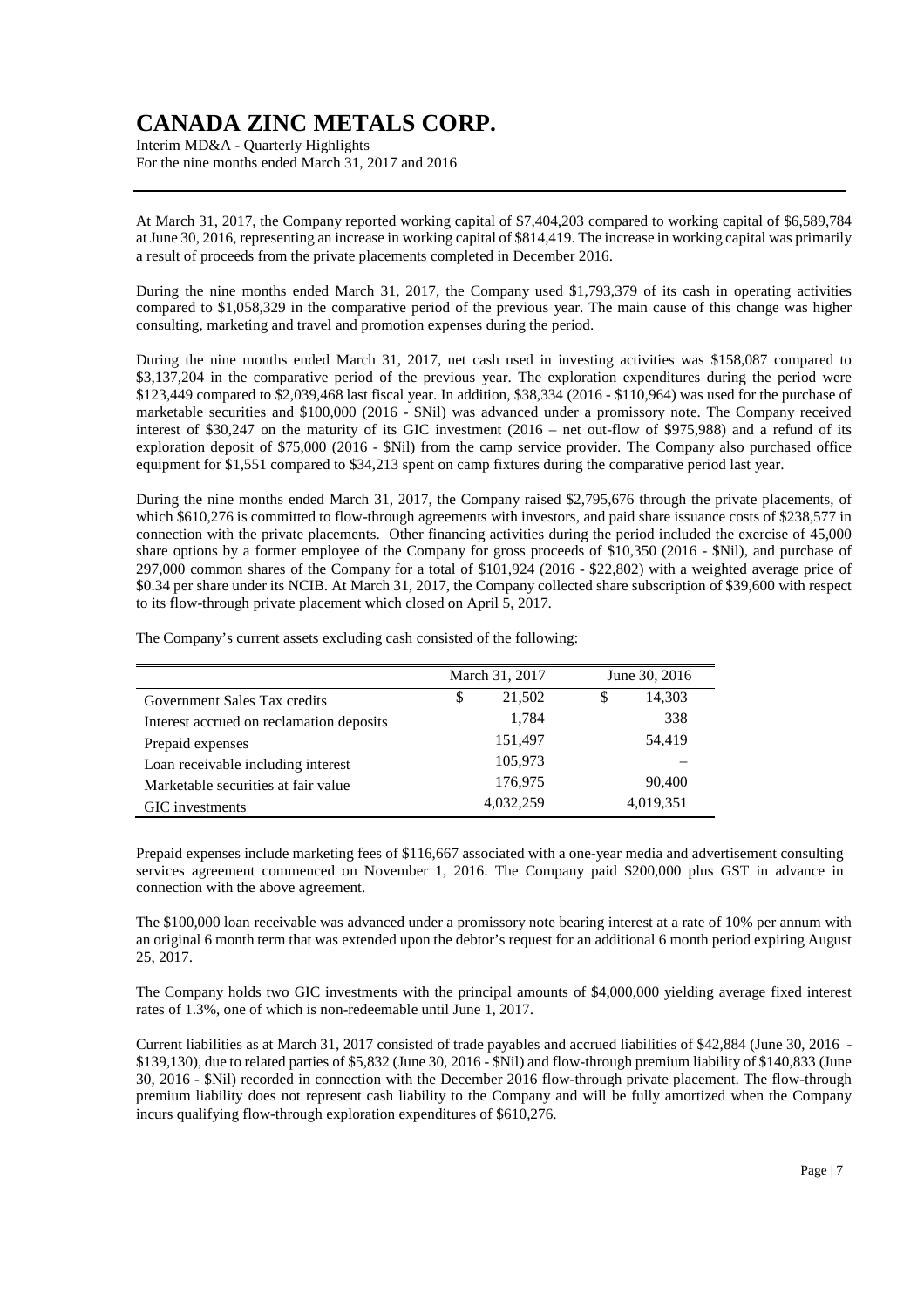Interim MD&A - Quarterly Highlights For the nine months ended March 31, 2017 and 2016

The other sources of funds potentially available to the Company are through the exercise of outstanding stock options and share purchase warrants that are summarized below. There can be no assurance, whatsoever, that any or all of these outstanding exercisable securities will be exercised.

The Company has and may continue to have capital requirements in excess of its currently available resources. In the event the Company's plans change, its assumptions change or prove inaccurate, or its capital resources in addition to projected cash flow, if any, prove to be insufficient to fund its future operations, the Company may be required to seek additional financing. Although the Company has been successful in raising the above funds, there can be no assurance that the Company will have sufficient financing to meet its future capital requirements or that additional financing will be available on terms acceptable to the Company in the future.

The Company's overall success will be affected by its current or future business activities. The Company is currently in the process of acquiring and exploring its interests in resource properties and has not yet determined whether these properties contain mineral deposits that are economically recoverable. The continued operations of the Company and the recoverability of expenditures incurred in these resource properties are dependent upon the existence of economically recoverable reserves, securing and maintaining title and beneficial interest in the properties, obtaining necessary financing to explore and develop the properties, and upon future profitable production or proceeds from disposition of the resource properties.

The Company is exposed in varying degrees to a variety of financial instrument related risks, including price risk with respect to commodity and equity prices. The Company closely monitors certain commodity prices, individual equity movements, and the stock market to determine the appropriate course of action to be taken by the Company. For further discussion of financial risks, please refer to Note 16 of the condensed consolidated interim financial statements for the nine months ended March 31, 2017 and 2016.

#### Transactions with related parties

The remuneration of the key management personnel during the nine months ended March 31, 2017 and 2016 was as follows:

|                                         | 2017          | 2016          |
|-----------------------------------------|---------------|---------------|
| Bonuses (iii)                           | \$<br>89.198  | \$<br>11,067  |
| Consulting fees (iv)                    | 11,250        | 11,250        |
| Directors fees (ii)                     | 30,000        | 30,000        |
| Exploration and evaluation expenditures |               |               |
| (geological consulting) (v)             | 112,500       | 112,500       |
| Management fees (i)                     | 265,500       | 265,500       |
| Other employment benefits (vii)         | 19,432        | 21,061        |
| Share-based compensation (vi)           | 280,210       | 11,266        |
| Total                                   | \$<br>808,090 | \$<br>462.644 |

<sup>(</sup>i) Pursuant to a management and administrative services agreement amended effective July 1, 2011 and May 1, 2014 with Varshney Capital Corp. ("VCC"), a company with two common directors, Peeyush Varshney and Praveen Varshney, the Company agreed to pay management and administrative fees of \$29,500 and \$5,000, respectively.

During the nine months ended March 31, 2017, the Company paid \$265,500 (2016 – \$265,500) for management fees and \$45,000 (2016 – \$45,000) for administrative fees to VCC;